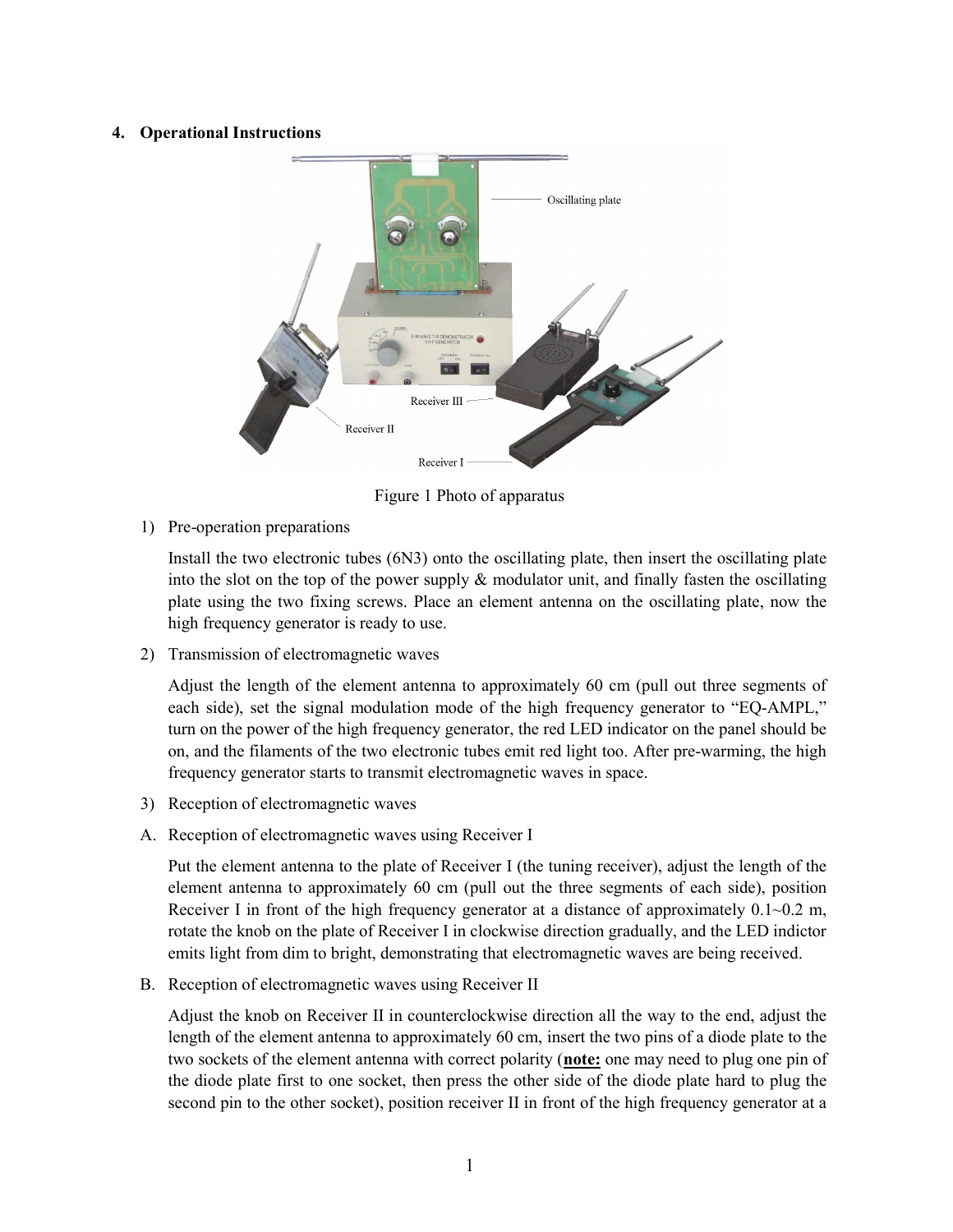distance of roughly 1 m, rotate the knob on the plate in clockwise direction gradually, the dial of the current meter should turn accordingly, demonstrating that electromagnetic waves are being received.

C. Reception of electromagnetic waves using Receiver III

Adjust the length of the element antenna to approximately 60 cm, insert the two pins of a diode plate to the two sockets of the element antenna with correct polarity (note: one may need to plug one pin of the diode plate first to one socket, then press the other side of the diode plate hard to plug the second pin to the other socket), position Receiver III in front of the high frequency generator at a distance of approximately 1 m, turn the adjusting wheel of Receiver III to switch it on, and rotate the adjusting wheel in the same direction gradually, the five indicating LEDs should emit red light, demonstrating that electromagnetic waves are being received.

Switch the signal mode selector on the panel of the high frequency generator to "1k Hz", "offon" and "music", respectively, and turn the volume adjusting knob of Receiver III gradually, audio signals of "1k Hz", "off-on" and "music" can be heard from the Receiver, demonstrating that electromagnetic waves of different forms are being received. Note, external signal (e.g. radio or computer audio signal) can be connected to the input terminals and switch the mode selector to external signal position, corresponding voice can be heard from the receiver.

4) Observation of transmitting efficiency of antenna

Rotate the adjusting knob on Receiver II in counterclockwise direction to the end, adjust the length of the element antenna to approximately 60 cm, insert the two pins of a diode plate to the two sockets of the element antenna with correct polarity, position Receiver II in front of the high frequency generator at a distance of approximately 2 m, rotate the knob on the plate in clockwise direction gradually, the dial of the current meter should turn accordingly from left to right. Then remove the antenna from the oscillating plate, the dial of the meter should fall to zero indicating that the transmitting efficiency of the electromagnetic waves from the high frequency generator is too weak to be received by Receiver II without a transmitting antenna.

- 5) Demonstration of resonance and tuning
- A. Observe resonance of two resonance circuits

Remove both element antennas from the oscillating plate of the high frequency generator and the plate of Receiver I, then position Receiver I in front of the high frequency generator at a distance of approximately 0.15 m, rotate the knob on the plate of Receiver I in clockwise direction gradually, the LED indictor emits light from dim to bright, demonstrating that the two resonance circuits are in resonance.

B. Observe tuning reception of electromagnetic waves

Rotate the knob on the plate of Receiver I in clockwise direction gradually, the LED indictor emits light from dim to bright demonstrating the process of tuning reception of electromagnetic waves.

6) Demonstration of amplitude modulation, demodulation and detection

Switch the signal mode selector on the panel of the high frequency generator to "EQ-AMPL", the high frequency generator now transmits electromagnetic waves at equal amplitude. Insert